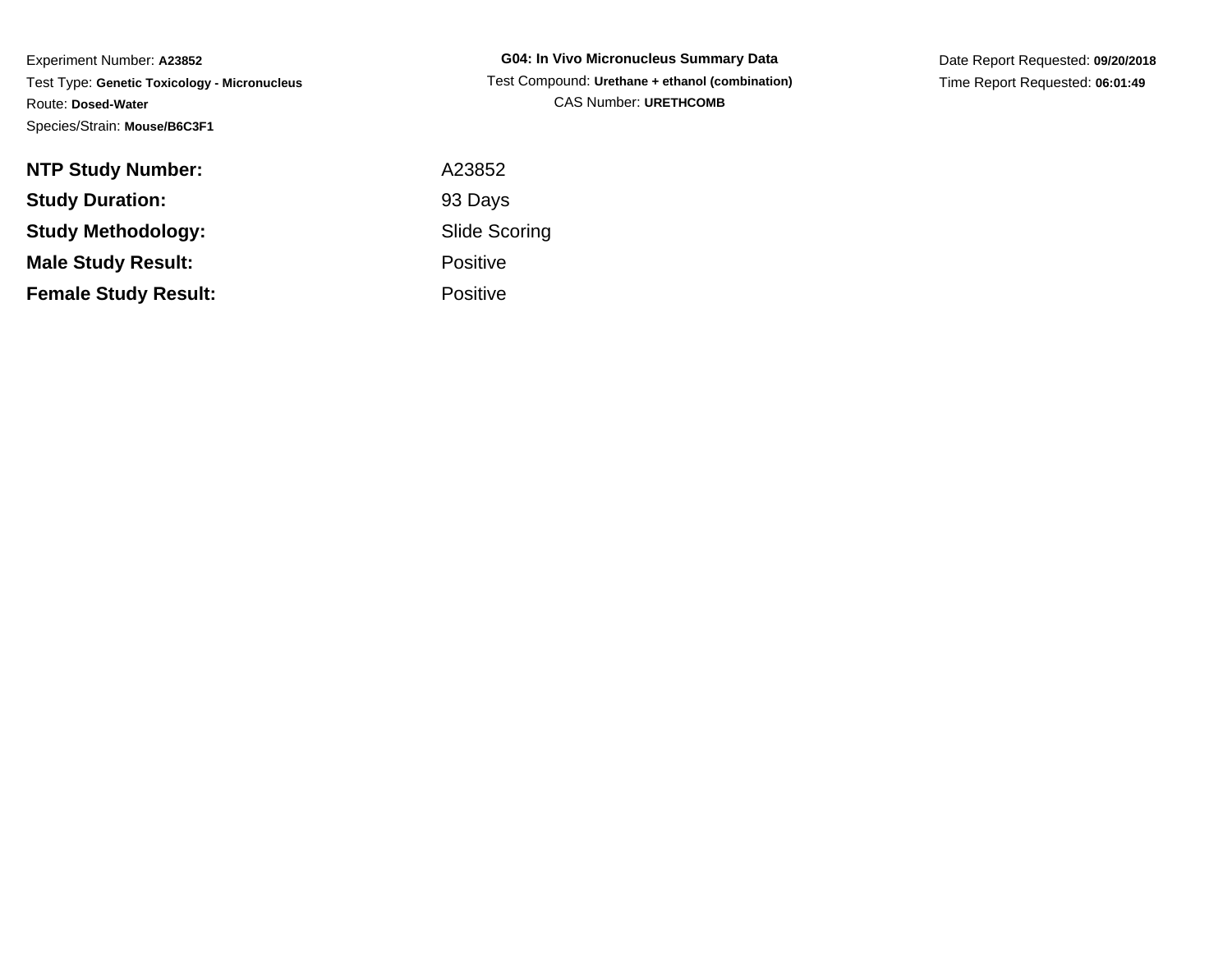| Tissue: Blood; Sex: Male; Number of Treatments: 93; Time interval between final treatment and cell sampling: 0 h |   |                  |             |  |  |
|------------------------------------------------------------------------------------------------------------------|---|------------------|-------------|--|--|
|                                                                                                                  |   |                  |             |  |  |
| Dose (ppm)                                                                                                       | N | Mean $\pm$ SEM   | p-Value     |  |  |
| Vehicle Control <sup>1</sup>                                                                                     | 5 | $3.30 \pm 0.46$  |             |  |  |
| 110.0                                                                                                            | 5 | $5.40 \pm 1.27$  | 0.0387      |  |  |
| 330.0                                                                                                            | 5 | $7.10 \pm 0.53$  | $0.0017*$   |  |  |
| 1100.0                                                                                                           | 5 | $14.30 \pm 1.72$ | $< 0.001$ * |  |  |
| 3300.0                                                                                                           | 5 | $15.50 \pm 1.75$ | $< 0.001$ * |  |  |
| Trend p-Value                                                                                                    |   | $< 0.001$ *      |             |  |  |
| <b>Trial Summary: Positive</b>                                                                                   |   |                  |             |  |  |

Page 2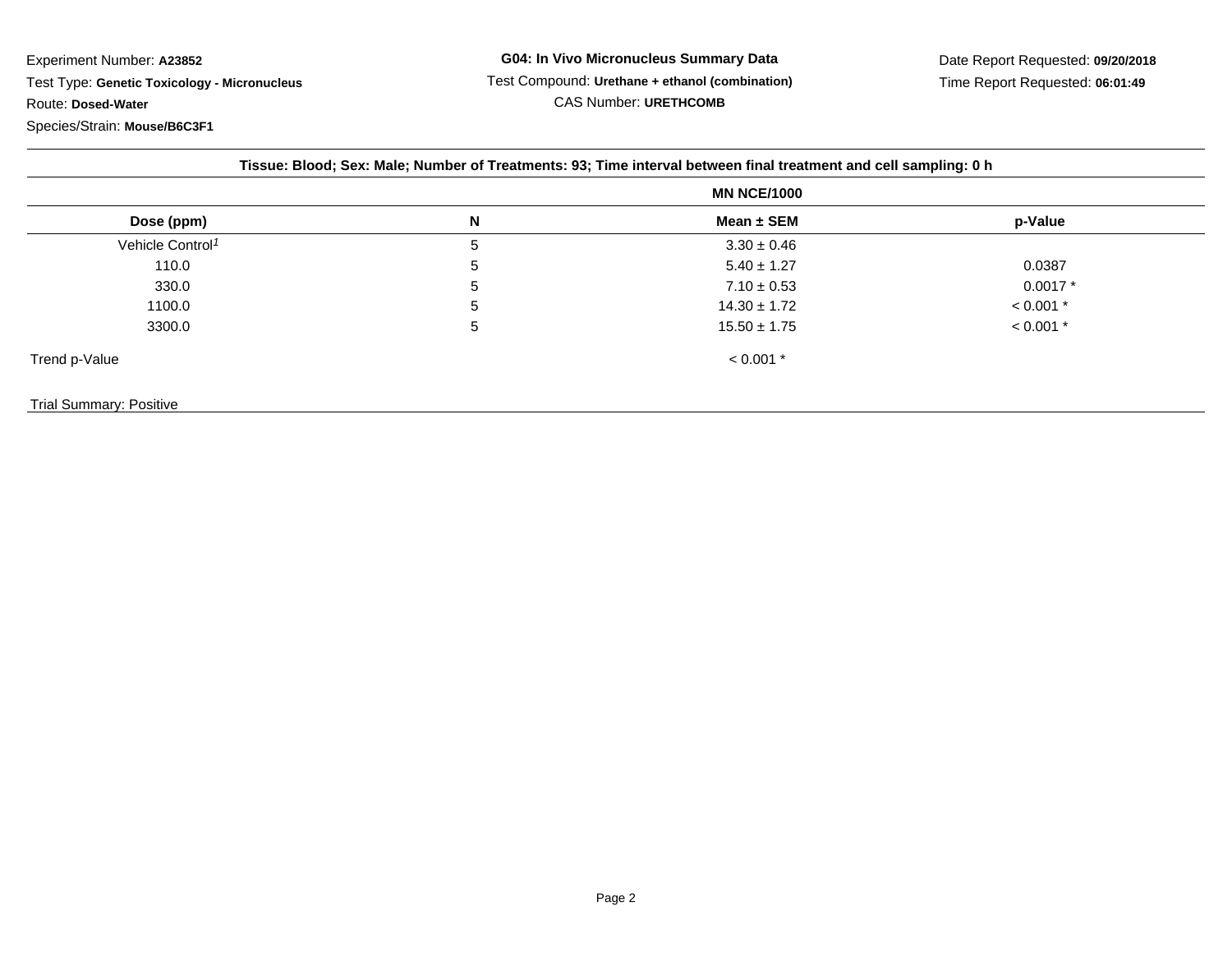| Tissue: Blood; Sex: Female; Number of Treatments: 93; Time interval between final treatment and cell sampling: 0 h |   |                  |             |  |  |
|--------------------------------------------------------------------------------------------------------------------|---|------------------|-------------|--|--|
|                                                                                                                    |   |                  |             |  |  |
| Dose (ppm)                                                                                                         | N | Mean ± SEM       | p-Value     |  |  |
| Vehicle Control <sup>1</sup>                                                                                       | 5 | $3.10 \pm 0.29$  |             |  |  |
| 110.0                                                                                                              | 5 | $4.10 \pm 0.53$  | 0.1841      |  |  |
| 330.0                                                                                                              | 5 | $5.60 \pm 0.48$  | 0.0203      |  |  |
| 1100.0                                                                                                             | 5 | $10.80 \pm 2.24$ | $< 0.001$ * |  |  |
| 3300.0                                                                                                             | 5 | $18.00 \pm 2.11$ | $< 0.001$ * |  |  |
| Trend p-Value                                                                                                      |   | $< 0.001$ *      |             |  |  |
| <b>Trial Summary: Positive</b>                                                                                     |   |                  |             |  |  |